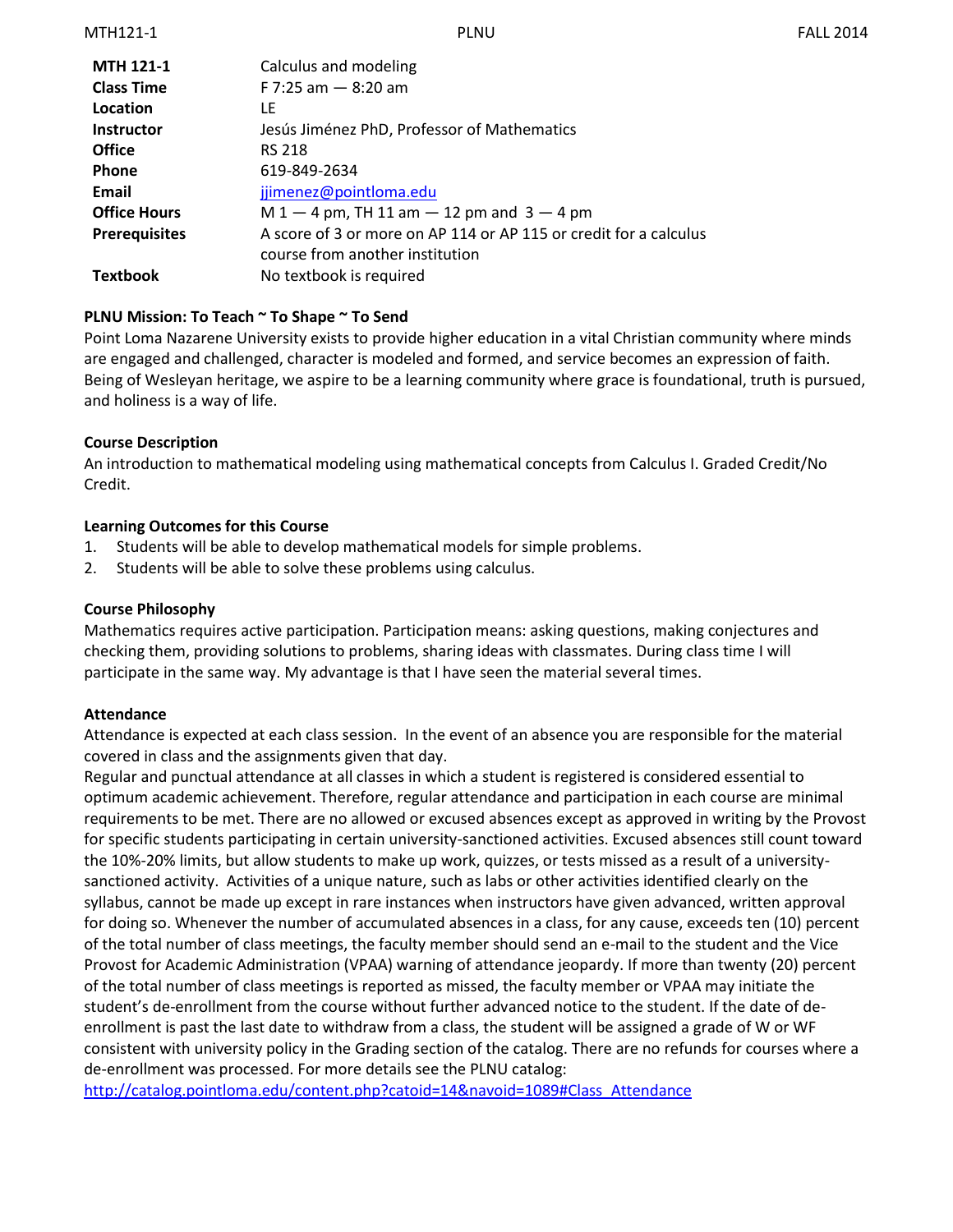# **Class Enrollment**

It is the student's responsibility to maintain his/her class schedule. Should the need arise to drop this course (personal emergencies, poor performance, etc.), the student has the responsibility to follow through (provided the drop date meets the stated calendar deadline established by the university), not the instructor. Simply ceasing to attend this course or failing to follow through to arrange for a change of registration (drop/add) may easily result in a grade of F on the official transcript.

### **Academic Accommodations**

While all students are expected to meet the minimum academic standards for completion of their courses as established by the instructors, students with special needs may require academic accommodations. At Point Loma Nazarene University, students requesting academic accommodations must file documentation with the Disability Resource Center (DRC), located in the Bond Academic Center. Once the student files documentation, the Disability Resource Center contacts the student's instructors and provides written recommendations for reasonable and appropriate accommodations to meet the individual needs of the student. This policy assists the university in its commitment to full compliance with Section 504 of the Rehabilitation Act of 1973, the Americans with Disabilities (ADA) Act of 1990, and ADA Amendments Act of 2008, all of which prohibit discrimination against students with special needs and guarantees all qualified students equal access to the benefits of PLNU programs and activities. For more details see the PLNU catalog: [http://catalog.pointloma.edu/content.php?catoid=14&navoid=1089#Academic\\_Accommodations](http://catalog.pointloma.edu/content.php?catoid=14&navoid=1089#Academic_Accommodations)

Students with learning disabilities who may need accommodations should discuss options with the instructor during the first two weeks of class.

### **Academic Honesty**

The Point Loma Nazarene University community holds the highest standards of honesty and integrity in all aspects of university life. Any violation of the university's commitment is a serious affront to the very nature of Point Loma's mission and purpose. Violations of academic honesty include cheating, plagiarism, falsification, aiding academic dishonesty, and malicious interference. The details of PLNU's meaning of each of these words can be found in the PLNU catalog at:

[http://catalog.pointloma.edu/content.php?catoid=14&navoid=1089#Academic\\_Honesty](http://catalog.pointloma.edu/content.php?catoid=14&navoid=1089#Academic_Honesty)

A student remains responsible for the academic honesty of work submitted in PLNU courses and the consequences of academic dishonesty beyond receipt of the final grade in the class and beyond the awarding of the diploma. Ignorance of these catalog policies will not be considered a valid excuse or defense. Students may not withdraw from a course as a response to a consequence.

A student who is caught cheating on any item of work will receive a zero on that item and may receive an "F" for the semester. See the PLNU Catalog for a further explanation of the PLNU procedures for academic dishonesty [\(http://catalog.pointloma.edu/content.php?catoid=14&navoid=1089#Academic\\_Honesty\)](http://catalog.pointloma.edu/content.php?catoid=14&navoid=1089#Academic_Honesty).

### **Copyright Protected Materials**

Point Loma Nazarene University, as a non-profit educational institution, is entitled by law to use materials protected by the US Copyright Act for classroom education. Any use of those materials outside the class may violate the law.